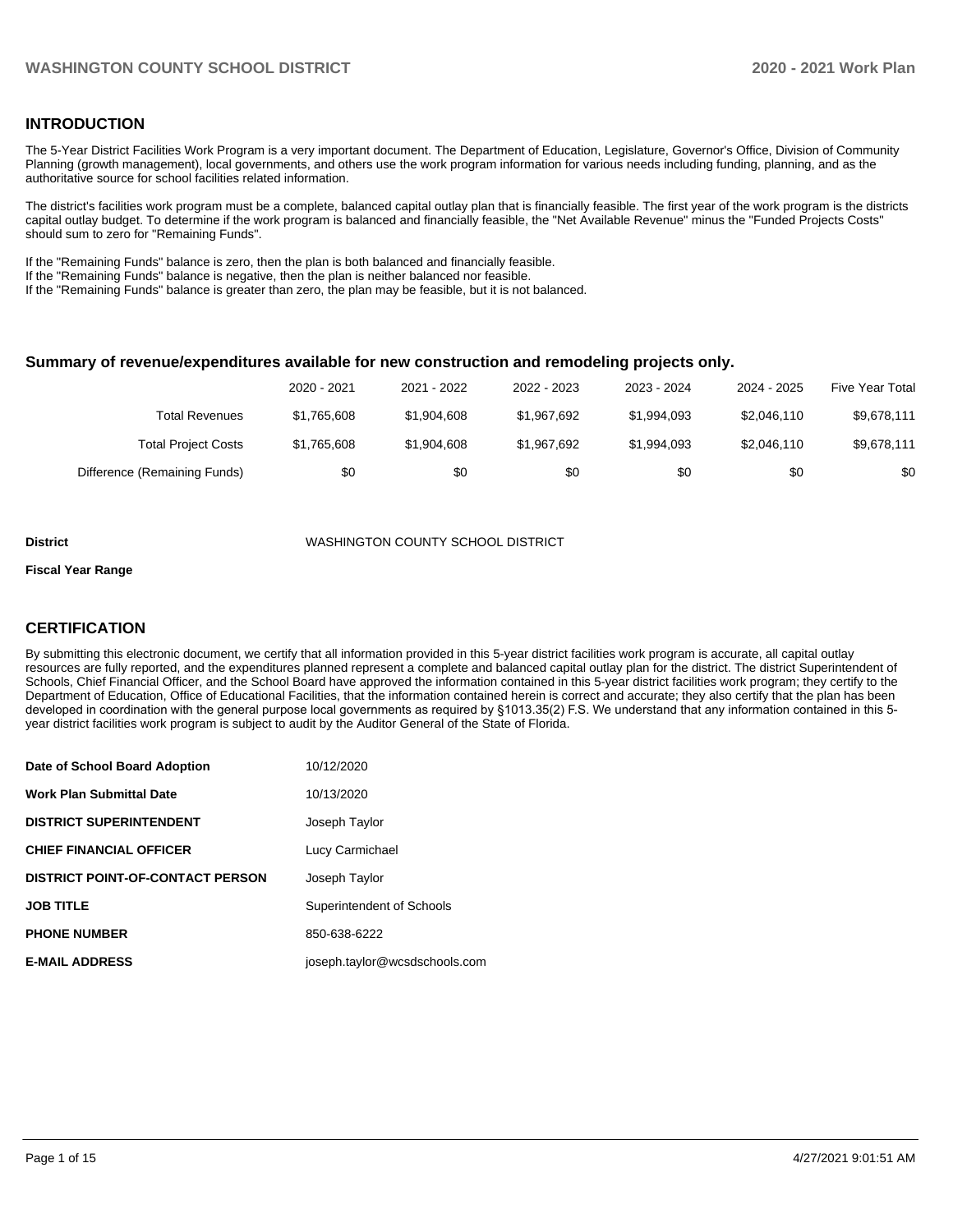# **Expenditures**

#### **Expenditure for Maintenance, Repair and Renovation from 1.50-Mills and PECO**

Annually, prior to the adoption of the district school budget, each school board must prepare a tentative district facilities work program that includes a schedule of major repair and renovation projects necessary to maintain the educational and ancillary facilities of the district.

|                           | Item                                                                                                                                                                                                                                                                                                                                                                  | 2020 - 2021<br><b>Actual Budget</b> | 2021 - 2022<br>Projected | 2022 - 2023<br>Projected | 2023 - 2024<br>Projected | 2024 - 2025<br>Projected | Total        |
|---------------------------|-----------------------------------------------------------------------------------------------------------------------------------------------------------------------------------------------------------------------------------------------------------------------------------------------------------------------------------------------------------------------|-------------------------------------|--------------------------|--------------------------|--------------------------|--------------------------|--------------|
| <b>HVAC</b>               |                                                                                                                                                                                                                                                                                                                                                                       | \$80,000                            | \$80,000                 | \$80,000                 | \$80,000                 | \$80,000                 | \$400,000    |
| Locations:                | CHIPLEY SENIOR HIGH (OLD), FLORIDA PANHANDLE TECHNICAL COLLEGE, KATE M SMITH ELEMENTARY (NEW), KATE M SMITH<br>ELEMENTARY (OLD), MAINTÉNANCE/FOOD SERVICE/TRANSPORTATION/CUSTODIAL, PANHANDLE AREA EDUCATIONAL<br>CONSORTIUM (PAEC), ROUHLAC MIDDLE/CHIPLEY SENIOR, VERNON ELEMENTARY, VERNON MIDDLE, VERNON SENIOR HIGH<br>(NEW), WASHINGTON SUPERINTENDENT'S OFFICE |                                     |                          |                          |                          |                          |              |
| Flooring                  |                                                                                                                                                                                                                                                                                                                                                                       | \$25,000                            | \$25,000                 | \$25,000                 | \$25,000                 | \$25,000                 | \$125,000    |
| Locations:                | CHIPLEY SENIOR HIGH (OLD), FLORIDA PANHANDLE TECHNICAL COLLEGE, KATE M SMITH ELEMENTARY (NEW), KATE M SMITH<br>ELEMENTARY (OLD), MAINTENANCE/FOOD SERVICE/TRANSPORTATION/CUSTODIAL, ROUHLAC MIDDLE/CHIPLEY SENIOR, VERNON<br>ELEMENTARY, VERNON MIDDLE, VERNON SENIOR HIGH (NEW), WASHINGTON SUPERINTENDENT'S OFFICE                                                  |                                     |                          |                          |                          |                          |              |
| Roofing                   |                                                                                                                                                                                                                                                                                                                                                                       | \$30,000                            | \$30.000                 | \$30,000                 | \$30,000                 | \$30,000                 | \$150,000    |
| Locations:                | CHIPLEY SENIOR HIGH (OLD), FLORIDA PANHANDLE TECHNICAL COLLEGE, KATE M SMITH ELEMENTARY (OLD),<br>MAINTENANCE/FOOD SERVICE/TRANSPORTATION/CUSTODIAL, VERNON BUS GARAGE                                                                                                                                                                                                |                                     |                          |                          |                          |                          |              |
| Safety to Life            |                                                                                                                                                                                                                                                                                                                                                                       | \$10,000                            | \$10,000                 | \$10,000                 | \$10,000                 | \$10,000                 | \$50,000     |
| Locations:                | CHIPLEY SENIOR HIGH (OLD), FLORIDA PANHANDLE TECHNICAL COLLEGE, KATE M SMITH ELEMENTARY (OLD),<br>MAINTENANCE/FOOD SERVICE/TRANSPORTATION/CUSTODIAL, PANHANDLE AREA EDUCATIONAL CONSORTIUM (PAEC), ROUHLAC<br>MIDDLE/CHIPLEY SENIOR, VERNON BUS GARAGE, VERNON ELEMENTARY, VERNON MIDDLE, VERNON SENIOR HIGH (NEW),<br><b>WASHINGTON SUPERINTENDENT'S OFFICE</b>      |                                     |                          |                          |                          |                          |              |
| Fencing                   |                                                                                                                                                                                                                                                                                                                                                                       | \$10,000                            | \$10,000                 | \$10,000                 | \$10,000                 | \$10,000                 | \$50,000     |
|                           | Locations: KATE M SMITH ELEMENTARY (OLD), ROUHLAC MIDDLE/CHIPLEY SENIOR, VERNON ELEMENTARY, VERNON MIDDLE                                                                                                                                                                                                                                                             |                                     |                          |                          |                          |                          |              |
| Parking                   |                                                                                                                                                                                                                                                                                                                                                                       | \$15,000                            | \$15,000                 | \$15,000                 | \$15,000                 | \$15,000                 | \$75,000     |
|                           | Locations: FLORIDA PANHANDLE TECHNICAL COLLEGE, KATE M SMITH ELEMENTARY (NEW), KATE M SMITH ELEMENTARY (OLD), ROUHLAC<br>MIDDLE/CHIPLEY SENIOR                                                                                                                                                                                                                        |                                     |                          |                          |                          |                          |              |
| Electrical                |                                                                                                                                                                                                                                                                                                                                                                       | \$20,000                            | \$20,000                 | \$20,000                 | \$20,000                 | \$20,000                 | \$100,000    |
| Locations:                | CHIPLEY SENIOR HIGH (OLD), FLORIDA PANHANDLE TECHNICAL COLLEGE, KATE M SMITH ELEMENTARY (NEW), KATE M SMITH<br>ELEMENTARY (OLD), MAINTENANCE/FOOD SERVICE/TRANSPORTATION/CUSTODIAL, ROUHLAC MIDDLE/CHIPLEY SENIOR, VERNON<br>BUS GARAGE, VERNON ELEMENTARY, VERNON MIDDLE, VERNON SENIOR HIGH (NEW), WASHINGTON SUPERINTENDENT'S<br><b>OFFICE</b>                     |                                     |                          |                          |                          |                          |              |
| Fire Alarm                |                                                                                                                                                                                                                                                                                                                                                                       | \$50,000                            | \$50,000                 | \$50,000                 | \$50,000                 | \$50,000                 | \$250,000    |
|                           | Locations: FLORIDA PANHANDLE TECHNICAL COLLEGE, ROUHLAC MIDDLE/CHIPLEY SENIOR, VERNON ELEMENTARY, VERNON MIDDLE,<br><b>VERNON SENIOR HIGH (NEW)</b>                                                                                                                                                                                                                   |                                     |                          |                          |                          |                          |              |
| Telephone/Intercom System |                                                                                                                                                                                                                                                                                                                                                                       | \$5,000                             | \$5,000                  | \$5,000                  | \$5,000                  | \$5,000                  | \$25,000     |
|                           | Locations: KATE M SMITH ELEMENTARY (OLD), MAINTENANCE/FOOD SERVICE/TRANSPORTATION/CUSTODIAL, ROUHLAC MIDDLE/CHIPLEY<br>SENIOR, VERNON ELEMENTARY, VERNON MIDDLE, VERNON SENIOR HIGH (NEW), WASHINGTON SUPERINTENDENT'S OFFICE                                                                                                                                         |                                     |                          |                          |                          |                          |              |
| Closed Circuit Television |                                                                                                                                                                                                                                                                                                                                                                       | \$0]                                | \$0                      | \$0                      | \$0                      | \$0                      | $ 10\rangle$ |
|                           | Locations: No Locations for this expenditure.                                                                                                                                                                                                                                                                                                                         |                                     |                          |                          |                          |                          |              |
| Paint                     |                                                                                                                                                                                                                                                                                                                                                                       | \$10,000                            | \$10,000                 | \$10,000                 | \$10,000                 | \$10,000                 | \$50,000     |
| Locations:                | FLORIDA PANHANDLE TECHNICAL COLLEGE, KATE M SMITH ELEMENTARY (NEW), KATE M SMITH ELEMENTARY (OLD),<br>MAINTENANCE/FOOD SERVICE/TRANSPORTATION/CUSTODIAL, PANHANDLE AREA EDUCATIONAL CONSORTIUM (PAEC), ROUHLAC<br>MIDDLE/CHIPLEY SENIOR, VERNON BUS GARAGE, VERNON ELEMENTARY, VERNON MIDDLE, VERNON SENIOR HIGH (NEW),<br><b>WASHINGTON SUPERINTENDENT'S OFFICE</b>  |                                     |                          |                          |                          |                          |              |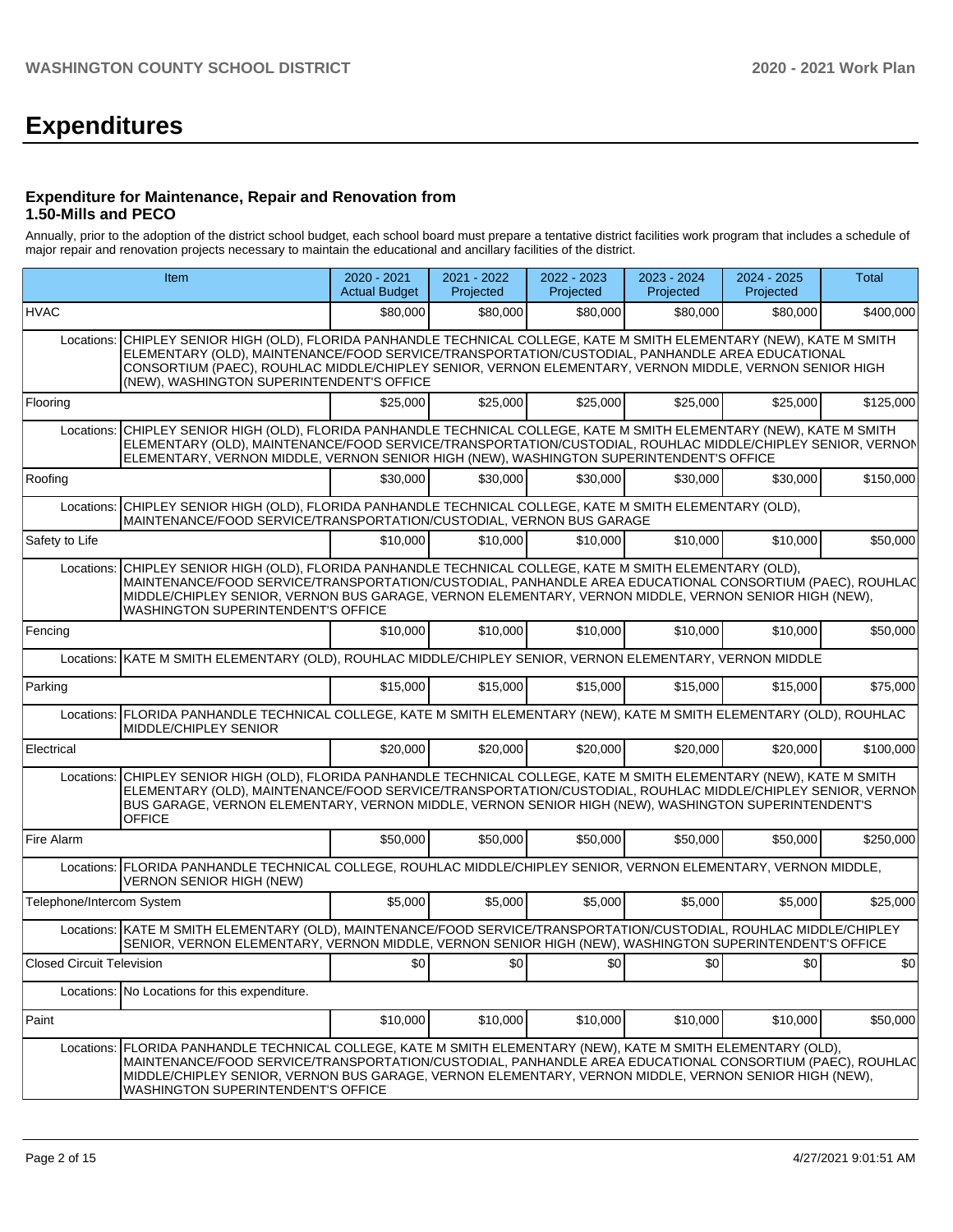## **WASHINGTON COUNTY SCHOOL DISTRICT 2020 - 2021 Work Plan**

| Maintenance/Repair |                                                                                                                                                                                                                                                                                                                                                              | \$10,000  | \$10,000  | \$10,000  | \$10,000  | \$10,000  | \$50,000    |
|--------------------|--------------------------------------------------------------------------------------------------------------------------------------------------------------------------------------------------------------------------------------------------------------------------------------------------------------------------------------------------------------|-----------|-----------|-----------|-----------|-----------|-------------|
|                    | Locations: CHIPLEY SENIOR HIGH (OLD), FLORIDA PANHANDLE TECHNICAL COLLEGE, KATE M SMITH ELEMENTARY (NEW), KATE M SMITH<br>ELEMENTARY (OLD), MAINTENANCE/FOOD SERVICE/TRANSPORTATION/CUSTODIAL, ROUHLAC MIDDLE/CHIPLEY SENIOR, VERNON<br>BUS GARAGE, VERNON ELEMENTARY, VERNON MIDDLE, VERNON SENIOR HIGH (NEW), WASHINGTON SUPERINTENDENT'S<br><b>OFFICE</b> |           |           |           |           |           |             |
|                    | Sub Total:                                                                                                                                                                                                                                                                                                                                                   | \$265,000 | \$265,000 | \$265,000 | \$265,000 | \$265.000 | \$1,325,000 |

| PECO Maintenance Expenditures | Φn<br>uv. | ሶ∩<br>ъU. | \$0 I     | ሶስ<br>Ψ∪  | ¢∩<br>υU  | \$0         |
|-------------------------------|-----------|-----------|-----------|-----------|-----------|-------------|
| 1.50 Mill Sub Total: I        | \$265,000 | \$265,000 | \$265,000 | \$265,000 | \$265,000 | \$1,325,000 |

No items have been specified.

| \$265,000<br>\$265.000<br>Total:<br>\$265,000<br>\$265.000<br>\$265,000<br>00E | .000' |
|--------------------------------------------------------------------------------|-------|
|--------------------------------------------------------------------------------|-------|

## **Local 1.50 Mill Expenditure For Maintenance, Repair and Renovation**

Anticipated expenditures expected from local funding sources over the years covered by the current work plan.

| Item                                                         | 2020 - 2021<br><b>Actual Budget</b> | 2021 - 2022<br>Projected | 2022 - 2023<br>Projected | 2023 - 2024<br>Projected | 2024 - 2025<br>Projected | <b>Total</b> |
|--------------------------------------------------------------|-------------------------------------|--------------------------|--------------------------|--------------------------|--------------------------|--------------|
| Remaining Maint and Repair from 1.5 Mills                    | \$265,000                           | \$265,000                | \$265,000                | \$265,000                | \$265,000                | \$1,325,000  |
| Maintenance/Repair Salaries                                  | \$0                                 | \$0                      | \$0                      | \$0                      | \$0                      | \$0          |
| School Bus Purchases                                         | \$230,000                           | \$230,000                | \$230,000                | \$230,000                | \$230,000                | \$1,150,000  |
| <b>Other Vehicle Purchases</b>                               | \$20,000                            | \$20,000                 | \$0                      | \$20,000                 | \$20,000                 | \$80,000     |
| Capital Outlay Equipment                                     | \$0                                 | \$0                      | \$0                      | \$0                      | \$0                      | \$0          |
| <b>Rent/Lease Payments</b>                                   | \$0                                 | \$0                      | \$0                      | \$0                      | \$0                      | \$0          |
| <b>COP Debt Service</b>                                      | \$0                                 | \$0                      | \$0                      | \$0                      | \$0                      | \$0          |
| Rent/Lease Relocatables                                      | \$0                                 | \$0                      | \$0                      | \$0                      | \$0                      | \$0          |
| <b>Environmental Problems</b>                                | \$0                                 | \$0                      | \$0                      | \$0                      | \$0                      | \$0          |
| s.1011.14 Debt Service                                       | \$0                                 | \$0                      | \$0                      | \$0                      | \$0                      | \$0          |
| Special Facilities Construction Account                      | \$0                                 | \$0                      | \$0                      | \$0                      | \$0                      | \$0          |
| Premiums for Property Casualty Insurance - 1011.71<br>(4a,b) | \$175,000                           | \$175,000                | \$175,000                | \$175,000                | \$175,000                | \$875,000    |
| Qualified School Construction Bonds (QSCB)                   | \$0                                 | \$0                      | \$0                      | \$0                      | \$0                      | \$0          |
| Qualified Zone Academy Bonds (QZAB)                          | \$0                                 | \$0                      | \$0                      | \$0                      | \$0                      | \$0          |
| <b>Local Expenditure Totals:</b>                             | \$690,000                           | \$690,000                | \$670,000                | \$690,000                | \$690,000                | \$3,430,000  |

# **Revenue**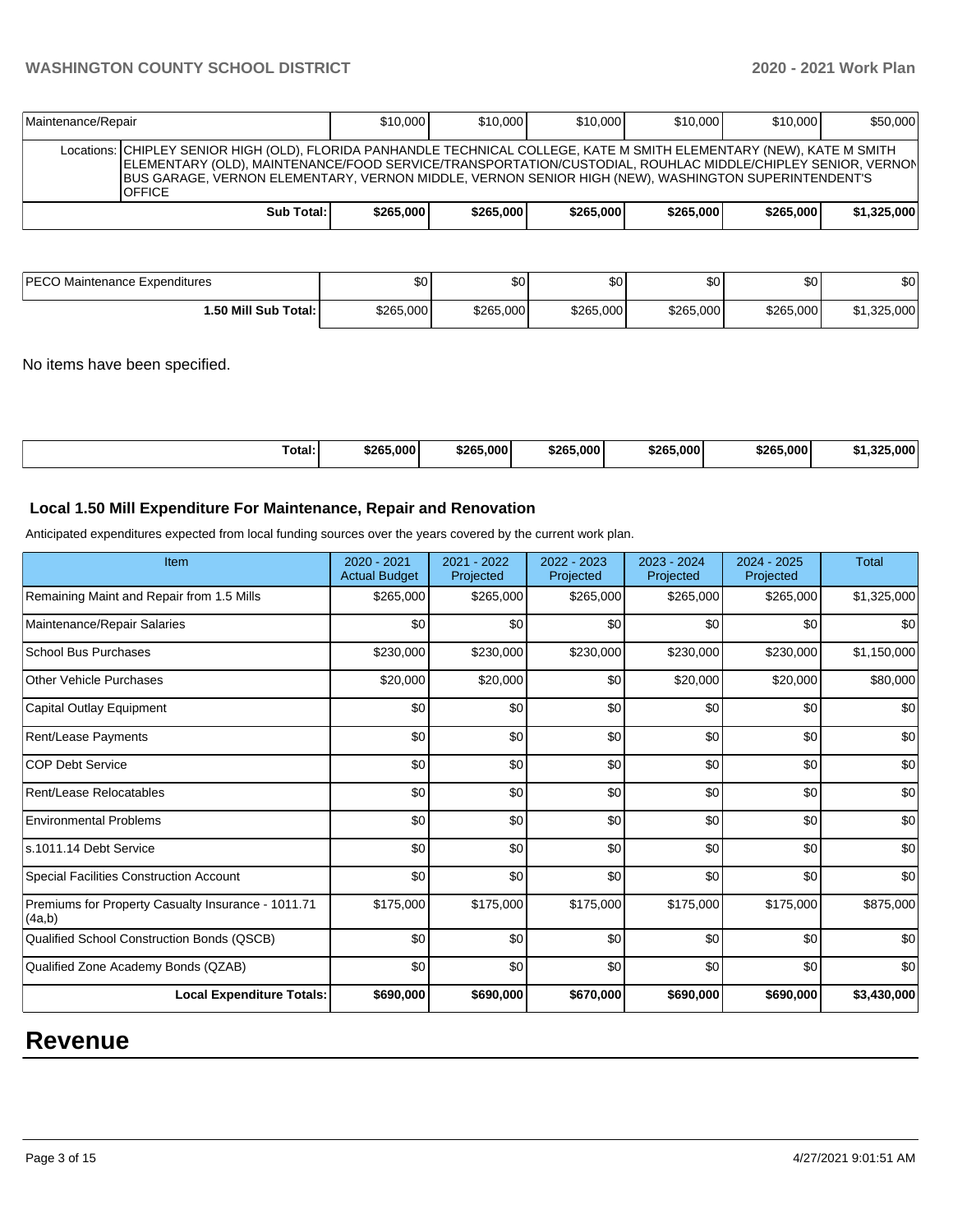#### **1.50 Mill Revenue Source**

Schedule of Estimated Capital Outlay Revenue from each currently approved source which is estimated to be available for expenditures on the projects included in the tentative district facilities work program. All amounts are NET after considering carryover balances, interest earned, new COP's, 1011.14 and 1011.15 loans, etc. Districts cannot use 1.5-Mill funds for salaries except for those explicitly associated with maintenance/repair projects. (1011.71 (5), F.S.)

| <b>Item</b>                                                                         | Fund | $2020 - 2021$<br><b>Actual Value</b> | 2021 - 2022<br>Projected | 2022 - 2023<br>Projected | $2023 - 2024$<br>Projected | $2024 - 2025$<br>Projected | Total           |
|-------------------------------------------------------------------------------------|------|--------------------------------------|--------------------------|--------------------------|----------------------------|----------------------------|-----------------|
| (1) Non-exempt property<br>lassessed valuation                                      |      | \$1,042,532,557                      | \$1,074,963,612          | \$1,110,866,359          | \$1,149,533,922            | \$1,192,881,671            | \$5,570,778,121 |
| $(2)$ The Millage projected for<br>discretionary capital outlay per<br>ls.1011.71   |      | 1.15                                 | 1.25                     | 1.25                     | 1.25                       | 1.25                       |                 |
| $(3)$ Full value of the 1.50-Mill<br>discretionary capital outlay per<br>ls.1011.71 |      | \$1,751,455                          | \$1,805,939              | \$1,866,255              | \$1,931,217                | \$2,004,041                | \$9,358,907     |
| $(4)$ Value of the portion of the 1.50<br>-Mill ACTUALLY levied                     | 370  | \$1,150,956                          | \$1,289,956              | \$1,333,040              | \$1,379,441                | \$1,431,458                | \$6,584,851     |
| $(5)$ Difference of lines $(3)$ and $(4)$                                           |      | \$600,499                            | \$515,983                | \$533,215                | \$551,776                  | \$572,583                  | \$2,774,056     |

## **PECO Revenue Source**

The figure in the row designated "PECO Maintenance" will be subtracted from funds available for new construction because PECO maintenance dollars cannot be used for new construction.

| <b>Item</b>                          | Fund | $2020 - 2021$<br><b>Actual Budget</b> | 2021 - 2022<br>Projected | 2022 - 2023<br>Projected | 2023 - 2024<br>Projected | 2024 - 2025<br>Projected | <b>Total</b> |
|--------------------------------------|------|---------------------------------------|--------------------------|--------------------------|--------------------------|--------------------------|--------------|
| <b>IPECO New Construction</b>        | 340  | \$0                                   | \$0                      | \$0                      | \$0                      | \$0                      | <b>\$01</b>  |
| <b>PECO Maintenance Expenditures</b> |      | \$0                                   | \$0                      | \$0                      | \$0                      | \$0 <sub>1</sub>         | <b>\$01</b>  |
|                                      |      | \$0                                   | \$0                      | \$0                      | \$0                      | \$0                      | \$0          |

#### **CO & DS Revenue Source**

Revenue from Capital Outlay and Debt Service funds.

| Item                                     | Fund  | $2020 - 2021$<br><b>Actual Budget</b> | 2021 - 2022<br>Projected | 2022 - 2023<br>Projected | $2023 - 2024$<br>Projected | $2024 - 2025$<br>Projected | Total     |
|------------------------------------------|-------|---------------------------------------|--------------------------|--------------------------|----------------------------|----------------------------|-----------|
| CO & DS Cash Flow-through<br>Distributed | 360 l | \$125.918                             | \$125.918                | \$125.918                | \$125.918                  | \$125.918                  | \$629,590 |
| ICO & DS Interest on<br>Undistributed CO | 360 l | \$3,734                               | \$3,734                  | \$3,734                  | \$3,734                    | \$3,734                    | \$18,670  |
|                                          |       | \$129.652                             | \$129.652                | \$129.652                | \$129.652                  | \$129.652                  | \$648,260 |

#### **Fair Share Revenue Source**

All legally binding commitments for proportionate fair-share mitigation for impacts on public school facilities must be included in the 5-year district work program.

Nothing reported for this section.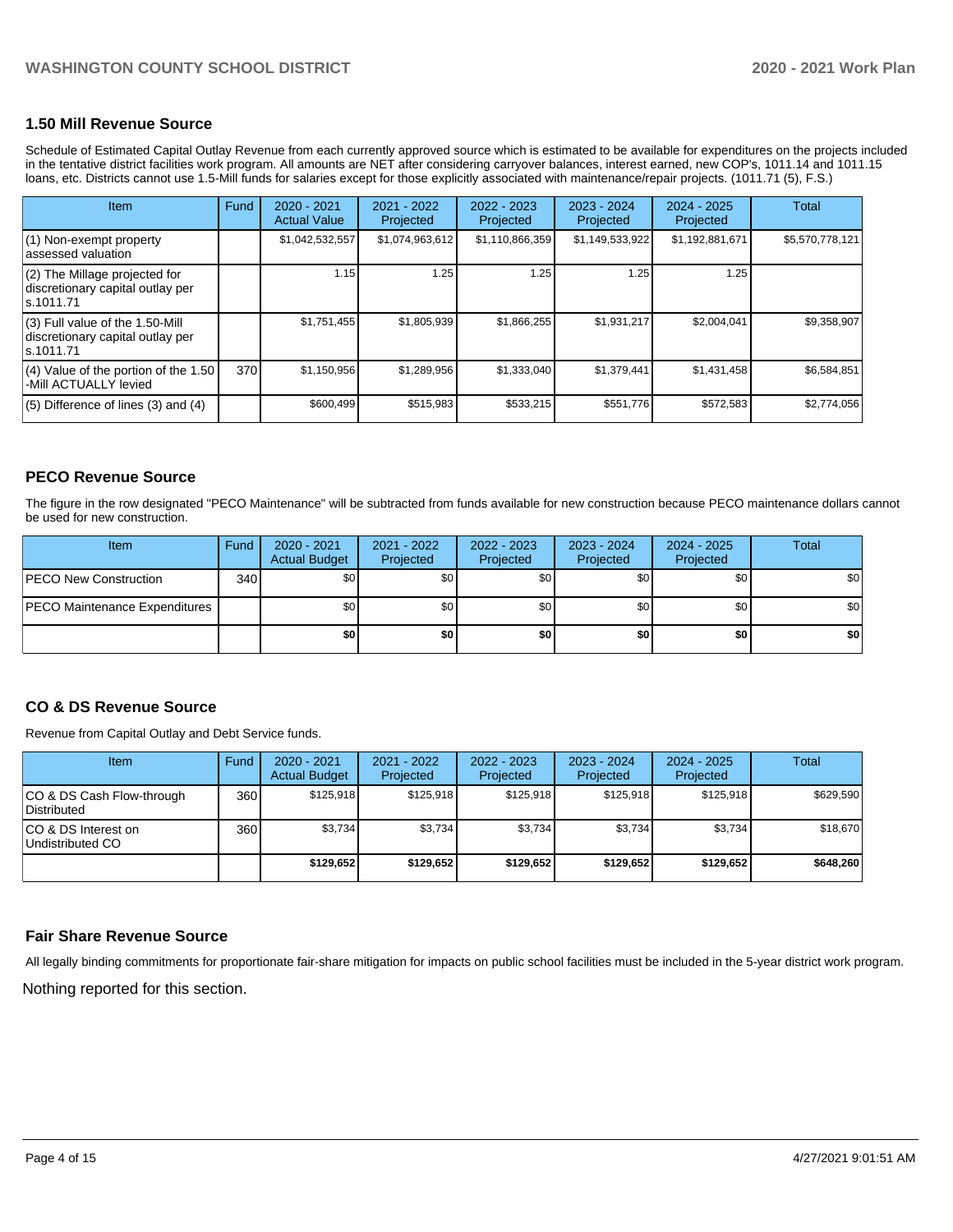Yes

## **Sales Surtax Referendum**

Specific information about any referendum for a 1-cent or ½-cent surtax referendum during the previous year.

| Did the school district hold a surtax referendum during the past fiscal year 2019 - 2020? |  |
|-------------------------------------------------------------------------------------------|--|
|                                                                                           |  |

| <b>Sales Surtax Type:</b>                                            | <b>Half Cent Sales Surtax</b> |
|----------------------------------------------------------------------|-------------------------------|
| Date of Election:                                                    | 8/11/2018                     |
| Date of Expiration:                                                  | 12/31/2028                    |
| Anticipated Revenue Start Date:                                      | 1/1/2019                      |
| <b>Anticipated Revenue End Date:</b>                                 | 12/31/2028                    |
| <b>Estimated Annualized Revenue:</b>                                 | \$1,175,000                   |
| Total \$ Amount Projected to be Received for the<br>Duration of Tax: | \$11.750.000                  |
| Number of Years Tax In Effect:                                       | 10                            |
| <b>Percentage of Vote FOR:</b>                                       | 57 %                          |
| Percentage of Vote AGAINST:                                          | 43 %                          |

## **Additional Revenue Source**

Any additional revenue sources

| <b>Item</b>                                                                                            | $2020 - 2021$<br><b>Actual Value</b> | 2021 - 2022<br>Projected | 2022 - 2023<br>Projected | $2023 - 2024$<br>Projected | $2024 - 2025$<br>Projected | <b>Total</b> |
|--------------------------------------------------------------------------------------------------------|--------------------------------------|--------------------------|--------------------------|----------------------------|----------------------------|--------------|
| Proceeds from a s.1011.14/15 F.S. Loans                                                                | \$0                                  | \$0                      | \$0                      | \$0                        | \$0                        | \$0          |
| District Bonds - Voted local bond<br>referendum proceeds per s.9, Art VII<br><b>State Constitution</b> | \$0                                  | \$0                      | \$0                      | \$0                        | \$0                        | \$0          |
| Proceeds from Special Act Bonds                                                                        | \$0                                  | \$0                      | \$0                      | \$0                        | \$0                        | \$0          |
| Estimated Revenue from CO & DS Bond<br>Sale                                                            | \$0                                  | \$0                      | \$0                      | \$0                        | \$0                        | \$0          |
| Proceeds from Voted Capital<br>Improvements millage                                                    | \$0                                  | \$0                      | \$0                      | \$0                        | \$0                        | \$0          |
| Other Revenue for Other Capital Projects                                                               | \$0                                  | \$0                      | \$0                      | \$0                        | \$0                        | \$0          |
| Proceeds from 1/2 cent sales surtax<br>authorized by school board                                      | \$1,175,000                          | \$1,175,000              | \$1,175,000              | \$1,175,000                | \$1,175,000                | \$5,875,000  |
| Proceeds from local governmental<br>infrastructure sales surtax                                        | \$0                                  | \$0                      | \$0                      | \$0                        | \$0                        | \$0          |
| Proceeds from Certificates of<br>Participation (COP's) Sale                                            | \$0                                  | \$0                      | \$0                      | \$0                        | \$0                        | \$0          |
| Classrooms First Bond proceeds amount<br>authorized in FY 1997-98                                      | \$0                                  | \$0                      | \$0                      | \$0                        | \$0                        | \$0          |
| <b>Classrooms for Kids</b>                                                                             | \$0                                  | \$0                      | \$0                      | \$0                        | \$0                        | \$0          |
| <b>District Equity Recognition</b>                                                                     | \$0                                  | \$0                      | \$0                      | \$0                        | \$0                        | \$0          |
| <b>Federal Grants</b>                                                                                  | \$0                                  | \$0                      | \$0                      | \$0                        | \$0                        | \$0          |
| Proportionate share mitigation (actual<br>cash revenue only, not in kind donations)                    | \$0                                  | \$0                      | \$0                      | \$0                        | \$0                        | \$0          |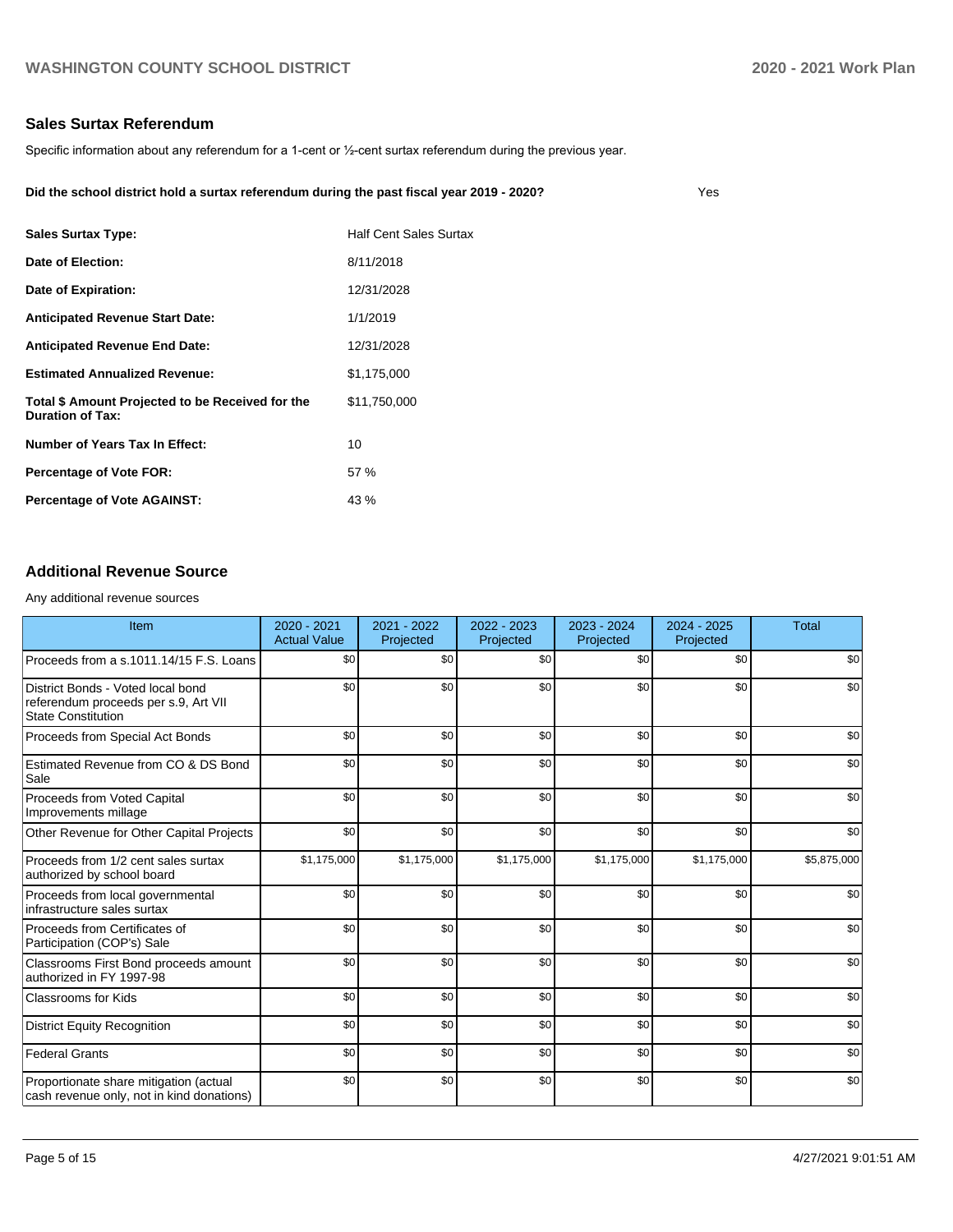## **WASHINGTON COUNTY SCHOOL DISTRICT 2020 - 2021 Work Plan**

| Impact fees received                                                                                                      | \$0         | \$0         | \$0         | \$0         | \$0         | \$0         |
|---------------------------------------------------------------------------------------------------------------------------|-------------|-------------|-------------|-------------|-------------|-------------|
| Private donations                                                                                                         | \$0         | \$0         | \$0         | \$0         | \$0         | \$0         |
| Grants from local governments or not-for-<br>profit organizations                                                         | \$0         | \$0         | \$0         | \$0         | \$0         | \$0         |
| Interest, Including Profit On Investment                                                                                  | \$0         | \$0         | \$0         | \$0         | \$0         | \$0         |
| Revenue from Bonds pledging proceeds<br>from 1 cent or 1/2 cent Sales Surtax                                              | \$0         | \$0         | \$0         | \$0         | \$0         | \$0         |
| <b>Total Fund Balance Carried Forward</b>                                                                                 | \$0         | \$0         | \$0         | \$0         | \$0         | \$0         |
| General Capital Outlay Obligated Fund<br><b>Balance Carried Forward From Total</b><br><b>Fund Balance Carried Forward</b> | \$0         | \$0         | \$0         | \$0         | \$0         | \$0         |
| <b>Special Facilities Construction Account</b>                                                                            | \$0         | \$0         | \$0         | \$0         | \$0         | \$0         |
| One Cent - 1/2 Cent Sales Surtax Debt<br>Service From Total Fund Balance Carried<br>Forward                               | \$0         | \$0         | \$0         | \$0         | \$0         | \$0         |
| Capital Outlay Projects Funds Balance<br>Carried Forward From Total Fund<br><b>Balance Carried Forward</b>                | \$0         | \$0         | \$0         | \$0         | \$0         | \$0         |
| Item description not specified                                                                                            | \$0         | \$0         | \$0         | \$0         | \$0         | \$0         |
| <b>Subtotal</b>                                                                                                           | \$1,175,000 | \$1,175,000 | \$1,175,000 | \$1,175,000 | \$1,175,000 | \$5,875,000 |

# **Total Revenue Summary**

| <b>Item Name</b>                                            | 2020 - 2021<br><b>Budget</b> | 2021 - 2022<br>Projected | 2022 - 2023<br>Projected | $2023 - 2024$<br>Projected | 2024 - 2025<br>Projected | <b>Five Year Total</b> |
|-------------------------------------------------------------|------------------------------|--------------------------|--------------------------|----------------------------|--------------------------|------------------------|
| Local 1.5 Mill Discretionary Capital Outlay<br> Revenue     | \$1,150,956                  | \$1,289,956              | \$1,333,040              | \$1,379,441                | \$1,431,458              | \$6,584,851            |
| IPECO and 1.5 Mill Maint and Other 1.5<br>Mill Expenditures | (\$690,000)                  | (S690.000)               | (S670.000)               | (\$690,000)                | (\$690,000)              | $(\$3,430,000)$        |
| <b>IPECO Maintenance Revenue</b>                            | \$0                          | \$0                      | \$0                      | \$0 <sub>1</sub>           | \$0                      | \$0                    |
| <b>Available 1.50 Mill for New</b><br>  Construction        | \$460.956                    | \$599.956                | \$663.040                | \$689,441                  | \$741,458                | \$3,154,851            |

| <b>Item Name</b>                      | $2020 - 2021$<br><b>Budget</b> | 2021 - 2022<br>Projected | 2022 - 2023<br>Projected | $2023 - 2024$<br>Projected | $2024 - 2025$<br>Projected | <b>Five Year Total</b> |
|---------------------------------------|--------------------------------|--------------------------|--------------------------|----------------------------|----------------------------|------------------------|
| ICO & DS Revenue                      | \$129,652                      | \$129,652                | \$129,652                | \$129,652                  | \$129,652                  | \$648,260              |
| <b>IPECO New Construction Revenue</b> | \$0                            | \$0                      | \$0                      | \$0                        | \$0 <sub>1</sub>           | \$0                    |
| Other/Additional Revenue              | \$1,175,000                    | \$1,175,000              | \$1,175,000              | \$1,175,000                | \$1,175,000                | \$5,875,000            |
| <b>Total Additional Revenuel</b>      | \$1,304,652                    | \$1,304,652              | \$1,304,652              | \$1,304,652                | \$1,304,652                | \$6,523,260            |
| <b>Total Available Revenue</b>        | \$1,765,608                    | \$1,904,608              | \$1,967,692              | \$1,994,093                | \$2,046,110                | \$9,678,111            |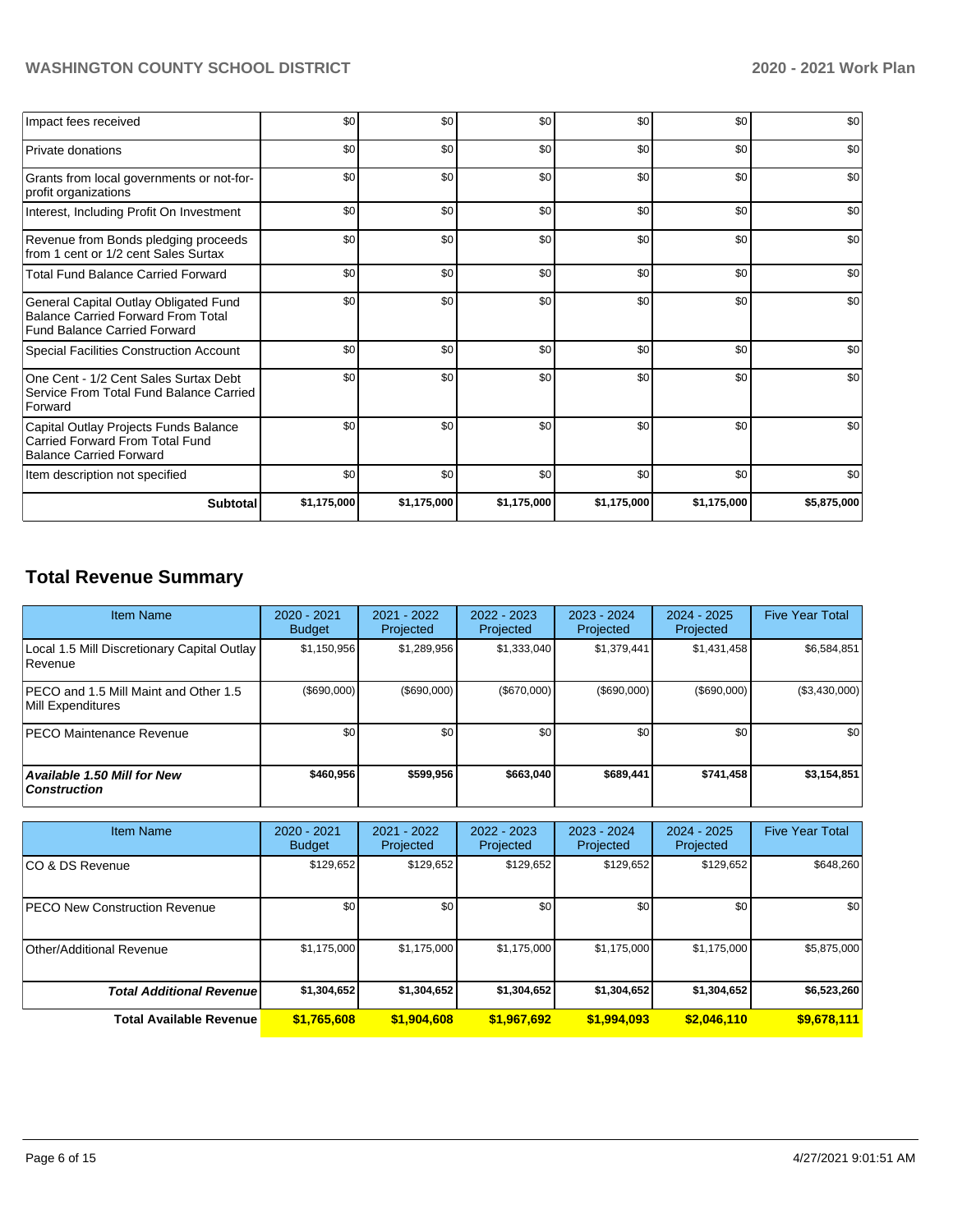# **Project Schedules**

## **Capacity Project Schedules**

Nothing reported for this section. A schedule of capital outlay projects necessary to ensure the availability of satisfactory classrooms for the projected student enrollment in K-12 programs.

Nothing reported for this section.

## **Other Project Schedules**

| Major removertibuscription deling, and additions cation pital outlay projects on at doport addosspections schools. |                                                                 | <b>Actual Budget</b> | Projected | Projected | 2023 - 2024<br>Projected | 2024 - 2025<br>Projected | <b>Total</b>    | Funded |
|--------------------------------------------------------------------------------------------------------------------|-----------------------------------------------------------------|----------------------|-----------|-----------|--------------------------|--------------------------|-----------------|--------|
| Add restrooms at the VHS<br>Softball Field.                                                                        | Location not specified                                          | \$0                  | \$10,000  | \$15,000  | \$20,000                 | \$40,000                 | \$85,000 No     |        |
| Construct press-box and<br>storage at VHS baseball field                                                           | <b>VERNON SENIOR HIGH</b><br>(NEW)                              | \$75,000             | \$0       | \$0       | \$0                      | \$0                      | \$75,000 Yes    |        |
| Demo old warehouse and<br>construct warehouse storage<br>for Custodial and District needs                          | MAINTENANCE/FOOD<br>SERVICE/TRANSPORTA<br><b>TION/CUSTODIAL</b> | \$75,000             | \$100,000 | \$0       | \$0                      | \$0                      | \$175,000 Yes   |        |
| <b>HVAC</b> replacement                                                                                            | <b>VERNON MIDDLE</b>                                            | \$150,000            | \$150,000 | \$100,000 | \$100,000                | \$300,000                | \$800,000 Yes   |        |
| Add covered walkway from the<br>administration buildings to the<br>car drop off and pick up                        | <b>ROUHLAC</b><br>MIDDLE/CHIPLEY<br><b>SENIOR</b>               | \$0                  | \$100,000 | \$100,000 | \$100,000                | \$100,000                | \$400,000 Yes   |        |
| Construct outdoor eating area<br>at Roulhac Middle and Chipley<br>High                                             | <b>ROUHLAC</b><br>MIDDLE/CHIPLEY<br><b>SENIOR</b>               | \$100,000            | \$50,000  | \$100,000 | \$100,000                | \$100,000                | \$450,000 Yes   |        |
| undetermined projects                                                                                              | Location not specified                                          | \$99,604             | \$213,007 | \$217,692 | \$694,093                | \$846,110                | \$2,070,506 Yes |        |
| Construct a new Chipley Bus<br>Garage                                                                              | Location not specified                                          | \$100,000            | \$100,000 | \$300,000 | \$375,000                | \$150,000                | \$1,025,000 Yes |        |
| Pave parking lot                                                                                                   | <b>VERNON BUS GARAGE</b>                                        | \$75,000             | \$75,000  | \$0       | \$0                      | \$0                      | \$150,000 Yes   |        |
| Pave parking lot at football<br>stadium                                                                            | <b>ROUHLAC</b><br>MIDDLE/CHIPLEY<br><b>SENIOR</b>               | \$150,000            | \$0       | \$0       | \$0                      | \$0                      | \$150,000 Yes   |        |
| Pave parking lot at football<br>stadium                                                                            | <b>VERNON SENIOR HIGH</b><br>(NEW)                              | \$100,000            | \$50,000  | \$0       | \$0                      | \$0                      | \$150,000 Yes   |        |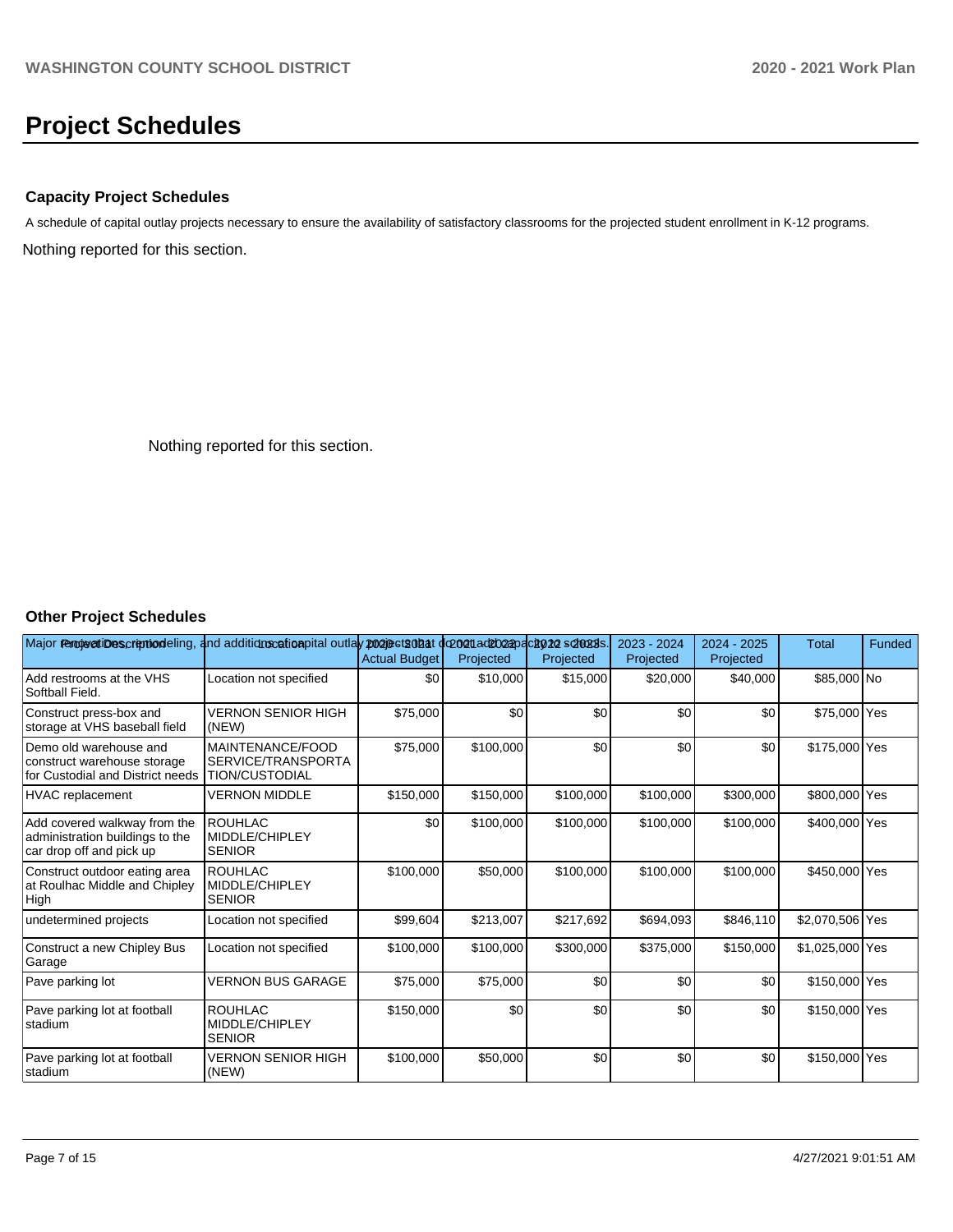## **WASHINGTON COUNTY SCHOOL DISTRICT 2020 - 2021 Work Plan**

| Replace HVAC system at<br>CHS/RMS in RMS office,<br>media center, school wide                 | <b>ROUHLAC</b><br>MIDDLE/CHIPLEY<br><b>SENIOR</b>               | \$150,000   | \$200,000   | \$200,000   | \$250,000   | \$300,000   | \$1,100,000 Yes |  |
|-----------------------------------------------------------------------------------------------|-----------------------------------------------------------------|-------------|-------------|-------------|-------------|-------------|-----------------|--|
| Install bus lift                                                                              | <b>VERNON BUS GARAGE</b>                                        | \$50,000    | \$100,000   | \$0         | \$0         | \$0         | \$150,000 Yes   |  |
| Install a bus wash at each of<br>the bus garages                                              | <b>WASHINGTON</b><br>SUPERINTENDENT'S<br><b>OFFICE</b>          | \$75,000    | \$0         | \$0         | \$0         | \$0         | \$75,000 Yes    |  |
| Renovate locker rooms at<br>football stadium                                                  | <b>ROUHLAC</b><br>MIDDLE/CHIPLEY<br><b>SENIOR</b>               | \$100,000   | \$100,000   | \$0         | \$0         | \$0         | \$200,000 Yes   |  |
| Renovate locker rooms and<br>restrooms at football stadium                                    | <b>VERNON SENIOR HIGH</b><br>(NEW)                              | \$50,000    | \$100,000   | \$0         | \$0         | \$0         | \$150,000 Yes   |  |
| Relocate district office to old<br>Kate Smith Elementary School                               | <b>WASHINGTON</b><br>SUPERINTENDENT'S<br><b>OFFICE</b>          | \$50,000    | \$50,000    | \$50,000    | \$50,000    | \$50,000    | \$250,000 Yes   |  |
| Replace bleachers at VHS<br>football field that meet current<br><b>ADA</b> standards          | <b>VERNON SENIOR HIGH</b><br>(NEW)                              | \$100,000   | \$250,000   | \$100,000   | \$0         | \$0         | \$450,000 Yes   |  |
| Relocate and renovate outside<br>play areas                                                   | <b>VERNON ELEMENTARY</b>                                        | \$16,004    | \$16,601    | \$0         | \$0         | \$0         | \$32,605 Yes    |  |
| Construct press box at CHS<br>football stadium                                                | <b>ROUHLAC</b><br>MIDDLE/CHIPLEY<br><b>SENIOR</b>               | \$150,000   | \$50,000    | \$100,000   | \$0         | \$0         | \$300,000 Yes   |  |
| Construct locker rooms and<br>dressing facility at VHS<br>baseball field                      | <b>VERNON SENIOR HIGH</b><br>(NEW)                              | \$100,000   | \$100,000   | \$0         | \$0         | \$0         | \$200,000 Yes   |  |
| Renovate current District Office<br>to where the Data Center can<br>operate from the facility | <b>WASHINGTON</b><br>SUPERINTENDENT'S<br><b>OFFICE</b>          | \$0         | \$100,000   | \$300,000   | \$200,000   | \$100,000   | \$700,000 Yes   |  |
| Pave parking lots                                                                             | <b>FLORIDA PANHANDLE</b><br><b>TECHNICAL COLLEGE</b>            | \$0         | \$0         | \$250,000   | \$125,000   | \$100,000   | \$475,000 Yes   |  |
| Pave parking lot at old District<br>Office where Data Center is<br>now located                | <b>WASHINGTON</b><br>SUPERINTENDENT'S<br><b>OFFICE</b>          | \$0         | \$0         | \$150,000   | \$0         | \$0         | \$150,000 Yes   |  |
| <b>HVAC Replacement</b>                                                                       | <b>VERNON SENIOR HIGH</b><br>(NEW)                              | \$100,000   | \$100,000   | \$100,000   | \$100,000   | \$300,000   | \$700,000 No    |  |
| Construct a new Vernon Bus<br>Garage.                                                         | MAINTENANCE/FOOD<br>SERVICE/TRANSPORTA<br><b>TION/CUSTODIAL</b> | \$0         | \$0         | \$0         | \$375,000   | \$200,000   | \$575,000 No    |  |
|                                                                                               |                                                                 | \$1,865,608 | \$2,014,608 | \$2,082,692 | \$2,489,093 | \$2,586,110 | \$11,038,111    |  |

#### **Additional Project Schedules**

Any projects that are not identified in the last approved educational plant survey.

Nothing reported for this section.

## **Non Funded Growth Management Project Schedules**

Schedule indicating which projects, due to planned development, that CANNOT be funded from current revenues projected over the next five years.

#### Nothing reported for this section.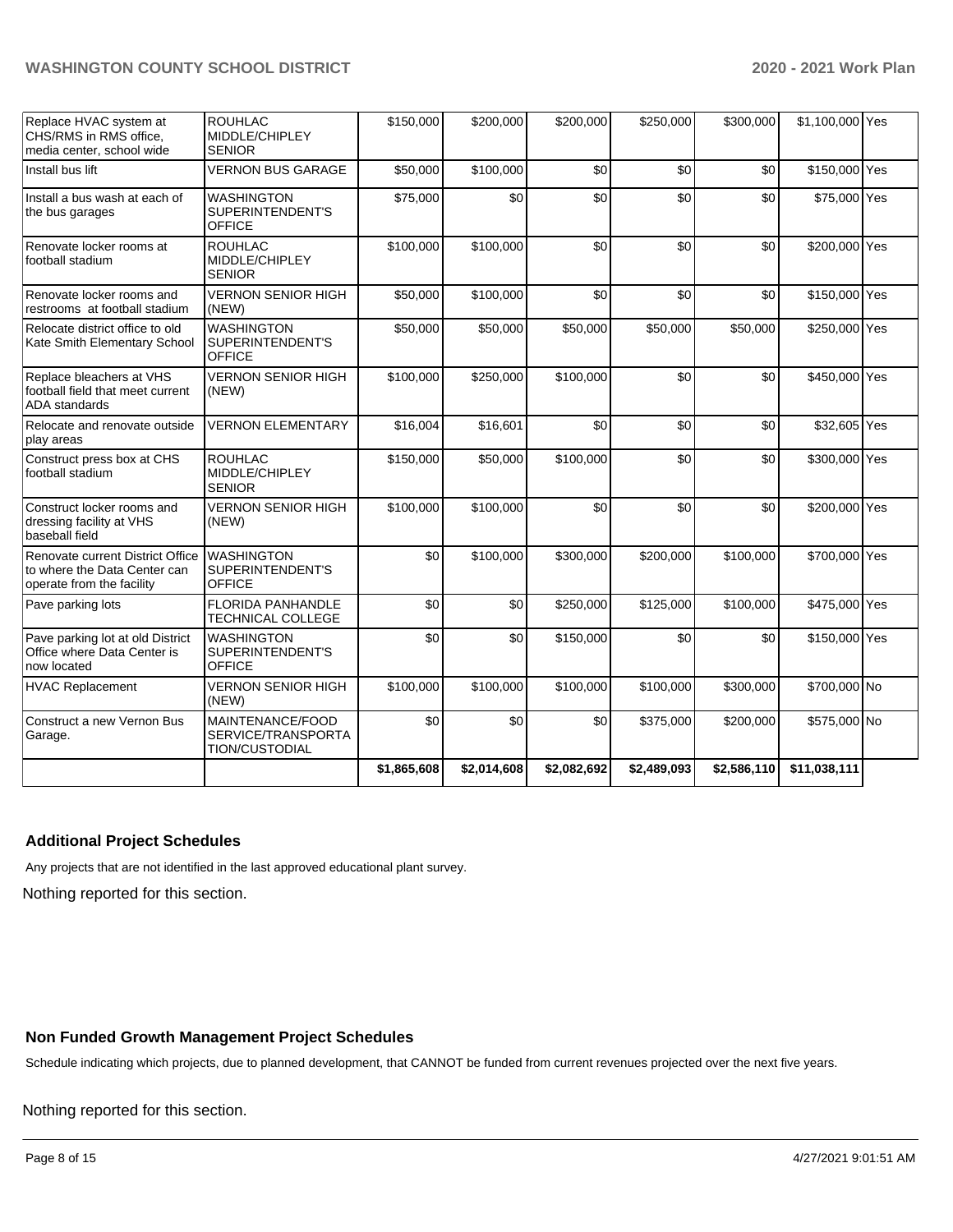## **Tracking**

## **Capacity Tracking**

| Location                                             | $2020 -$<br><b>2021 Satis.</b><br>Stu. Sta. | Actual<br>$2020 -$<br><b>2021 FISH</b><br>Capacity | Actual<br>$2019 -$<br>2020<br><b>COFTE</b> | # Class<br><b>Rooms</b> | Actual<br>Average<br>$2020 -$<br>2021 Class<br><b>Size</b> | Actual<br>$2020 -$<br>2021<br><b>Utilization</b> | <b>New</b><br>Stu.<br>Capacity | <b>New</b><br>Rooms to<br>be<br>Added/Re<br>moved | Projected<br>$2024 -$<br>2025<br><b>COFTE</b> | Projected<br>$2024 -$<br>2025<br><b>Utilization</b> | Projected<br>$2024 -$<br>2025 Class<br><b>Size</b> |
|------------------------------------------------------|---------------------------------------------|----------------------------------------------------|--------------------------------------------|-------------------------|------------------------------------------------------------|--------------------------------------------------|--------------------------------|---------------------------------------------------|-----------------------------------------------|-----------------------------------------------------|----------------------------------------------------|
| <b>CHIPLEY SENIOR HIGH</b><br>$\vert$ (OLD)          | 105                                         | 105                                                | 44                                         | 3                       | 15 <sup>1</sup>                                            | 42.00 %                                          |                                | $\Omega$                                          | $\Omega$                                      | 0.00%                                               | 0                                                  |
| <b>FLORIDA PANHANDLE</b><br><b>TECHNICAL COLLEGE</b> | 645                                         | 774                                                | 26                                         | 36                      |                                                            | 3.00 %                                           | $\Omega$                       | $\Omega$                                          | $\Omega$                                      | 0.00%                                               | 0                                                  |
| <b>VERNON ELEMENTARY</b>                             | 878                                         | 878                                                | 577                                        | 49                      | 12                                                         | 66.00 %                                          | $\Omega$                       | $\Omega$                                          | $\Omega$                                      | 0.00%                                               | $\Omega$                                           |
| ROUHLAC<br>MIDDLE/CHIPLEY<br><b>SENIOR</b>           | 1,544                                       | 1,389                                              | 1,038                                      | 65                      | 16                                                         | 75.00 %                                          | $\Omega$                       | $\Omega$                                          | $\Omega$                                      | 0.00%                                               | $\mathbf 0$                                        |
| <b>VERNON MIDDLE</b>                                 | 516                                         | 464                                                | 296                                        | 22                      | 13                                                         | 64.00 %                                          | $\Omega$                       | $\Omega$                                          | $\Omega$                                      | 0.00%                                               | 0                                                  |
| <b>VERNON SENIOR HIGH</b><br>(NEW)                   | 564                                         | 423                                                | 350                                        | 24                      | 15                                                         | 83.00 %                                          | $\Omega$                       | $\Omega$                                          | $\Omega$                                      | 0.00%                                               | $\mathbf 0$                                        |
| <b>IKATE M SMITH</b><br>ELEMENTARY (NEW)             | 993                                         | 993                                                | 949                                        | 54                      | 18                                                         | 96.00 %                                          | $\Omega$                       | $\Omega$                                          | 0                                             | 0.00%                                               | $\mathbf 0$                                        |
|                                                      | 5,245                                       | 5,026                                              | 3,280                                      | 253                     | 13                                                         | 65.25 %                                          | ŋ                              | 0                                                 | 0                                             | 0.00%                                               | 0                                                  |

The COFTE Projected Total (0) for 2024 - 2025 must match the Official Forecasted COFTE Total (3,344 ) for 2024 - 2025 before this section can be completed. In the event that the COFTE Projected Total does not match the Official forecasted COFTE, then the Balanced Projected COFTE Table should be used to balance COFTE.

| 1,234 |
|-------|
| 1,208 |
| 902   |
| 3,344 |
|       |

| <b>Grade Level Type</b> | <b>Balanced Projected</b><br>COFTE for 2024 - 2025 |
|-------------------------|----------------------------------------------------|
| Elementary (PK-3)       | 1,234                                              |
| Middle (4-8)            | 1,208                                              |
| High (9-12)             | 902                                                |
|                         | 3,344                                              |

#### **Relocatable Replacement**

Number of relocatable classrooms clearly identified and scheduled for replacement in the school board adopted financially feasible 5-year district work program.

| _ocation | 2020<br>$\Omega$<br>207 | 2022<br>2021 | 2023<br>2022 | 2024<br>nnoc<br>YU∠. | 2025<br>2024 | Tota<br>'ear |
|----------|-------------------------|--------------|--------------|----------------------|--------------|--------------|
|          |                         |              |              |                      |              |              |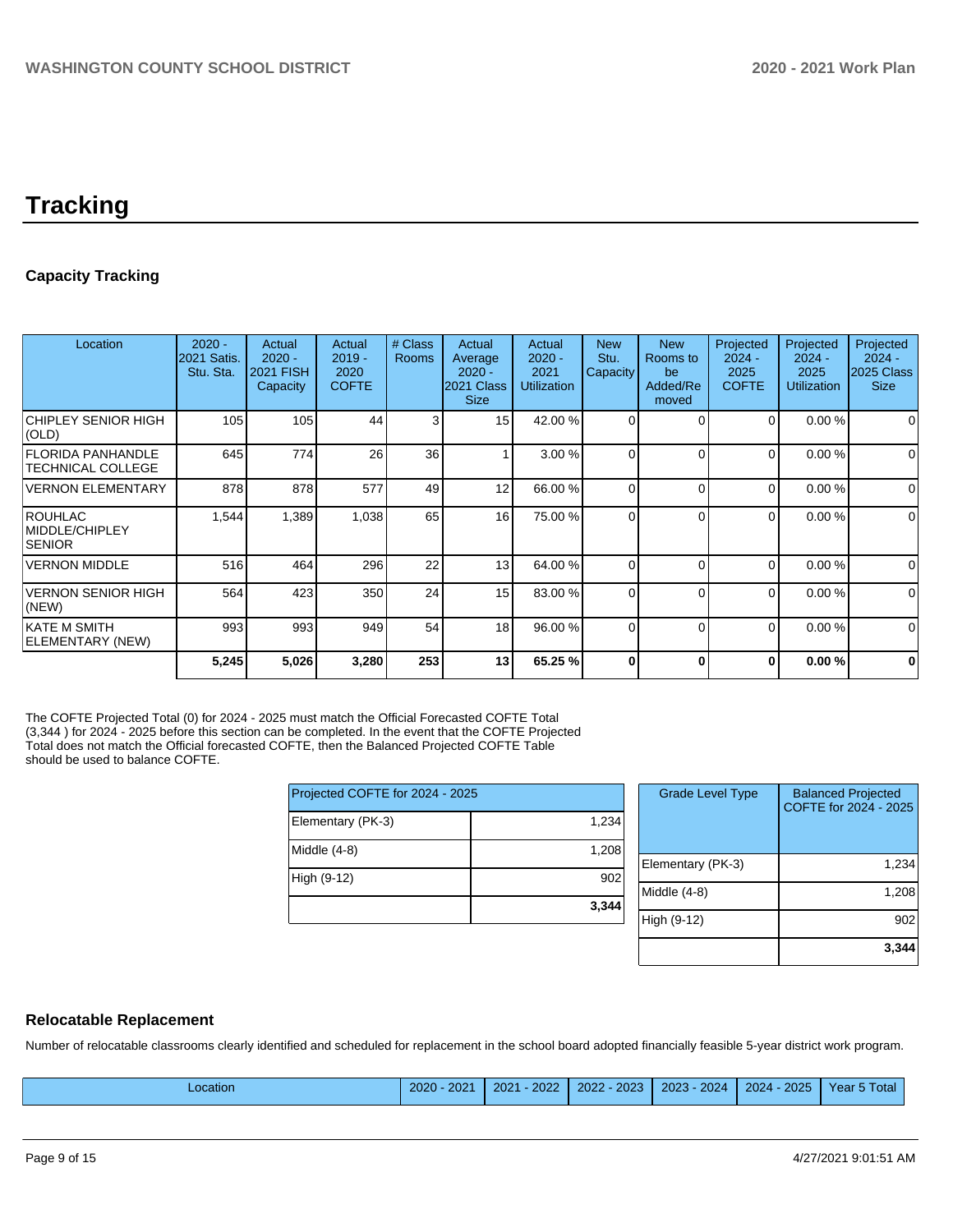| Tota<br>ור<br>.<br>. . |  |  |  |  |  |  |
|------------------------|--|--|--|--|--|--|
|------------------------|--|--|--|--|--|--|

#### **Charter Schools Tracking**

Information regarding the use of charter schools.

Nothing reported for this section.

## **Special Purpose Classrooms Tracking**

The number of classrooms that will be used for certain special purposes in the current year, by facility and type of classroom, that the district will, 1), not use for educational purposes, and 2), the co-teaching classrooms that are not open plan classrooms and will be used for educational purposes.

| School                                          | <b>School Type</b>                   | # of Elementary<br>K-3 Classrooms | # of Middle 4-8<br><b>Classrooms</b> | # of High $9-12$<br><b>Classrooms</b> | # of $ESE$<br>Classrooms | # of Combo<br><b>Classrooms</b> | <b>Total</b><br><b>Classrooms</b> |
|-------------------------------------------------|--------------------------------------|-----------------------------------|--------------------------------------|---------------------------------------|--------------------------|---------------------------------|-----------------------------------|
| <b>VERNON ELEMENTARY</b>                        | Educational                          |                                   |                                      |                                       |                          |                                 |                                   |
| <b>ROUHLAC MIDDLE/CHIPLEY</b><br><b>ISENIOR</b> | Educational                          |                                   |                                      |                                       |                          |                                 | 19                                |
| <b>VERNON MIDDLE</b>                            | Educational                          |                                   |                                      |                                       |                          |                                 | 11                                |
| VERNON SENIOR HIGH (NEW)                        | Educational                          |                                   |                                      |                                       |                          |                                 | 9                                 |
| KATE M SMITH ELEMENTARY<br>$ $ (NEW)            | Educational                          |                                   |                                      |                                       |                          |                                 | 2                                 |
|                                                 | <b>Total Educational Classrooms:</b> |                                   | 22                                   | 17                                    |                          |                                 | 42                                |

| School                                  | <b>School Type</b> | # of Elementary<br>K-3 Classrooms | # of Middle 4-8<br><b>Classrooms</b> | # of High $9-12$<br><b>Classrooms</b> | # of $ESE$<br>Classrooms | # of Combo<br><b>Classrooms</b> | Total<br><b>Classrooms</b> |
|-----------------------------------------|--------------------|-----------------------------------|--------------------------------------|---------------------------------------|--------------------------|---------------------------------|----------------------------|
| <b>VERNON ELEMENTARY</b>                | Co-Teaching        |                                   |                                      |                                       |                          |                                 |                            |
| ROUHLAC MIDDLE/CHIPLEY<br><b>SENIOR</b> | Co-Teaching        |                                   |                                      |                                       |                          |                                 | 19                         |
| <b>VERNON MIDDLE</b>                    | Co-Teaching        |                                   |                                      |                                       |                          |                                 | 11                         |
| VERNON SENIOR HIGH (NEW)                | Co-Teaching        |                                   |                                      |                                       |                          |                                 | 9                          |
| <b>KATE M SMITH ELEMENTARY</b><br>(NEW) | Co-Teaching        |                                   |                                      |                                       |                          |                                 | 2                          |
| <b>Total Co-Teaching Classrooms:</b>    |                    |                                   | 22                                   | 17                                    |                          |                                 | 42                         |

## **Infrastructure Tracking**

**Necessary offsite infrastructure requirements resulting from expansions or new schools. This section should include infrastructure information related to capacity project schedules and other project schedules (Section 4).** 

Not Specified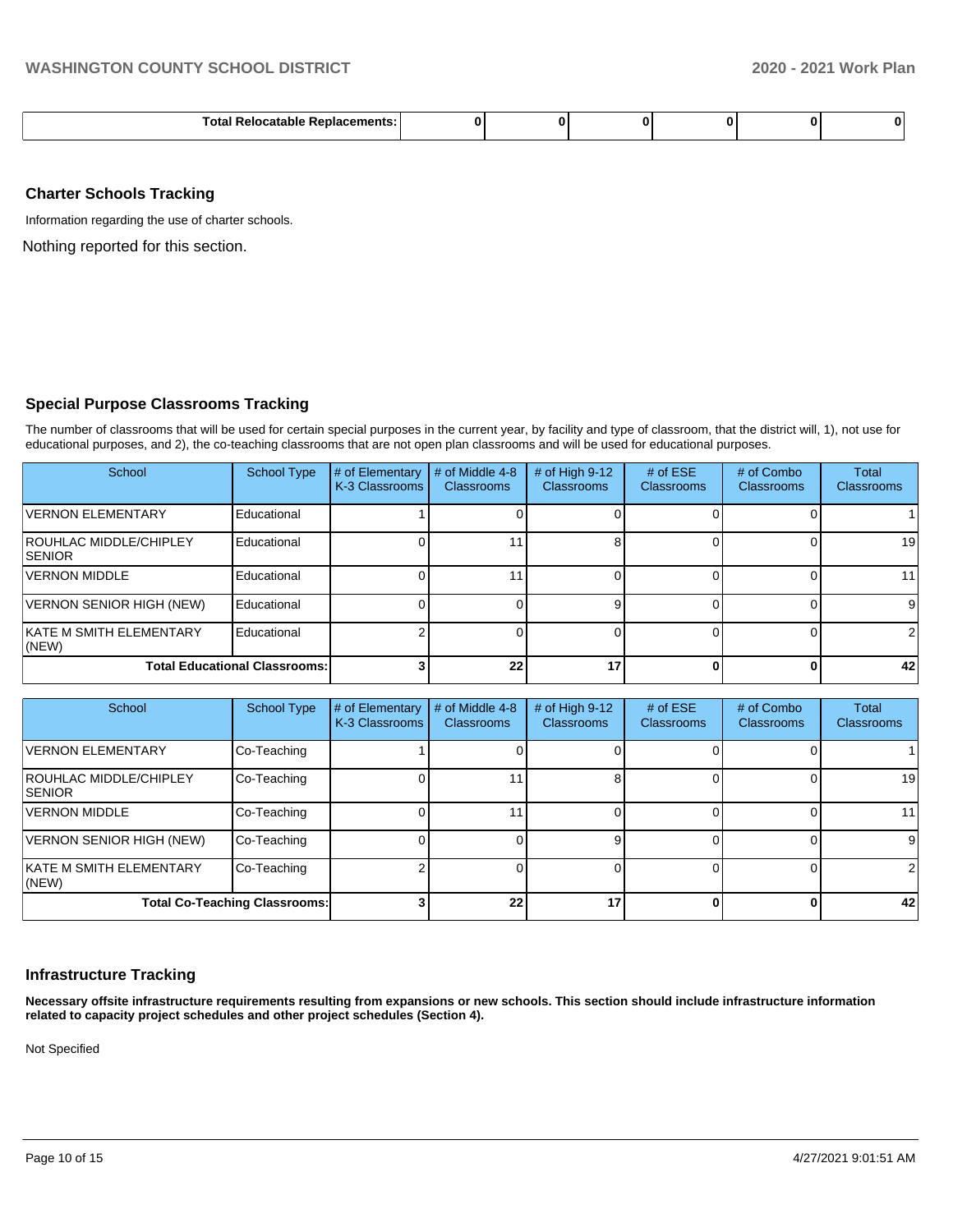**Proposed location of planned facilities, whether those locations are consistent with the comprehensive plans of all affected local governments, and recommendations for infrastructure and other improvements to land adjacent to existing facilities. Provisions of 1013.33(12), (13) and (14) and 1013.36 must be addressed for new facilities planned within the 1st three years of the plan (Section 5).** 

#### Not Specified

**Consistent with Comp Plan?** No

#### **Net New Classrooms**

The number of classrooms, by grade level and type of construction, that were added during the last fiscal year.

| List the net new classrooms added in the 2019 - 2020 fiscal year.                                                                                       |                            |                          |                                |                        | List the net new classrooms to be added in the 2020 - 2021 fiscal<br>year. |                            |                                |                        |
|---------------------------------------------------------------------------------------------------------------------------------------------------------|----------------------------|--------------------------|--------------------------------|------------------------|----------------------------------------------------------------------------|----------------------------|--------------------------------|------------------------|
| "Classrooms" is defined as capacity carrying classrooms that are added to increase<br>capacity to enable the district to meet the Class Size Amendment. |                            |                          |                                |                        | Totals for fiscal year 2020 - 2021 should match totals in Section 15A.     |                            |                                |                        |
| Location                                                                                                                                                | 2019 - 2020 #<br>Permanent | 2019 - 2020 #<br>Modular | $2019 - 2020$ #<br>Relocatable | $2019 - 2020$<br>Total | $2020 - 2021$ #<br>Permanent                                               | $2020 - 2021$ #<br>Modular | $2020 - 2021$ #<br>Relocatable | $2020 - 2021$<br>Total |
| Elementary (PK-3)                                                                                                                                       |                            |                          |                                |                        |                                                                            |                            |                                |                        |
| Middle (4-8)                                                                                                                                            |                            |                          |                                |                        |                                                                            |                            |                                |                        |
| High (9-12)                                                                                                                                             |                            |                          |                                |                        |                                                                            |                            |                                |                        |
|                                                                                                                                                         |                            |                          |                                |                        |                                                                            |                            | U                              |                        |

#### **Relocatable Student Stations**

Number of students that will be educated in relocatable units, by school, in the current year, and the projected number of students for each of the years in the workplan.

| <b>Site</b>                                       | $2020 - 2021$ | 2021 - 2022 | 2022 - 2023 | 2023 - 2024 | $2024 - 2025$ | 5 Year Average |
|---------------------------------------------------|---------------|-------------|-------------|-------------|---------------|----------------|
| FLORIDA PANHANDLE TECHNICAL COLLEGE               |               |             | 0           |             |               | 0              |
| VERNON ELEMENTARY                                 | <sup>0</sup>  |             | 0           |             | 0             | 0              |
| <b>ROUHLAC MIDDLE/CHIPLEY SENIOR</b>              |               |             | 0           | ∩           |               | 0              |
| <b>VERNON MIDDLE</b>                              |               |             | O           |             |               | 0              |
| VERNON SENIOR HIGH (NEW)                          |               |             | O           |             |               | 0              |
| CHIPLEY SENIOR HIGH (OLD)                         |               |             | n           |             |               | 0              |
| KATE M SMITH ELEMENTARY (NEW)                     |               |             | 0           |             | 0             | 0              |
| Totals for WASHINGTON COUNTY SCHOOL DISTRICT      |               |             |             |             |               |                |
| Total students in relocatables by year.           | C             |             | ŋ           | n           |               | 0              |
| Total number of COFTE students projected by year. | 3,283         | 3,296       | 3,309       | 3,303       | 3,344         | 3,307          |
| Percent in relocatables by year.                  | 0%            | 0%          | 0%          | 0%          | 0%            | 0%             |

## **Leased Facilities Tracking**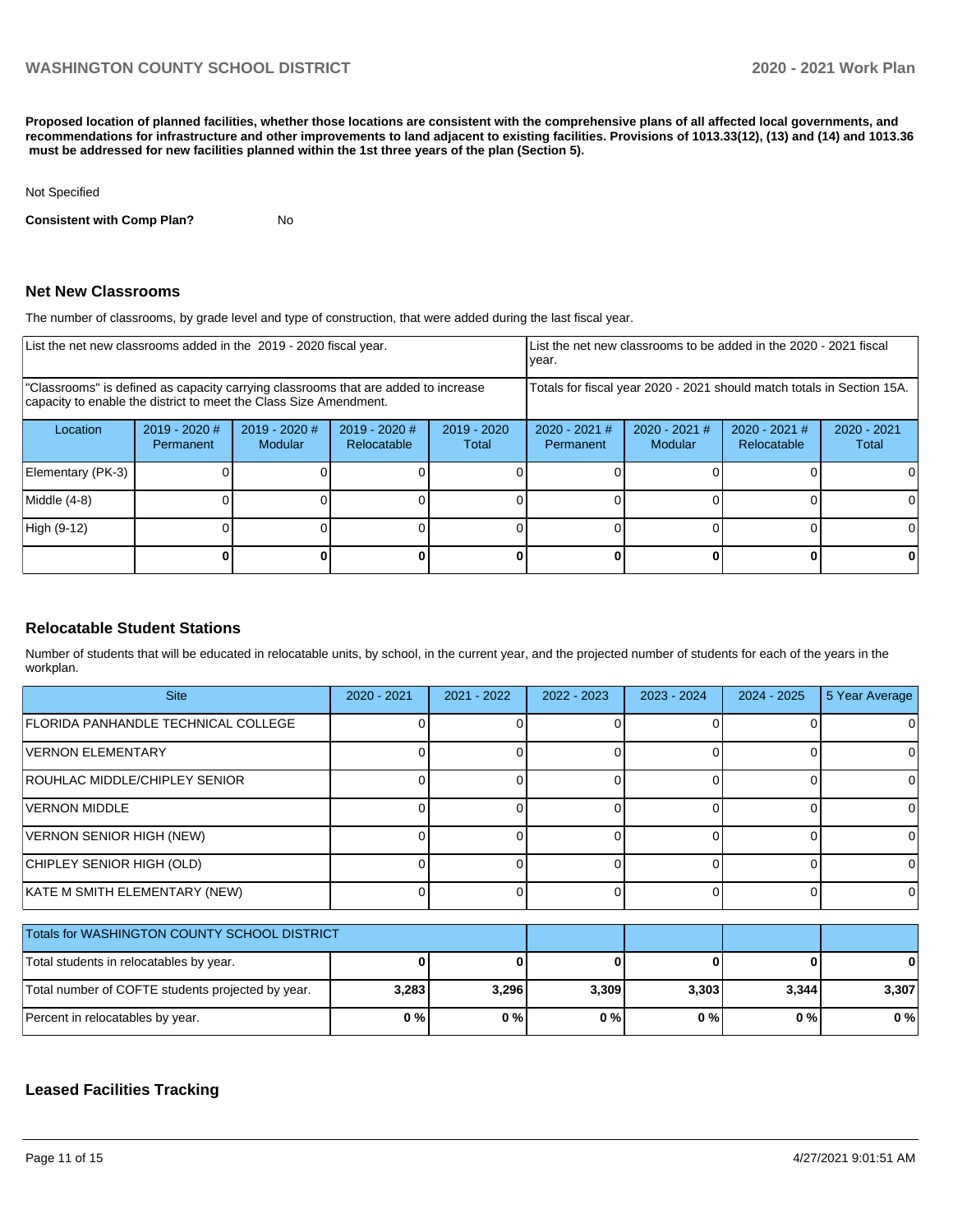Exising leased facilities and plans for the acquisition of leased facilities, including the number of classrooms and student stations, as reported in the educational plant survey, that are planned in that location at the end of the five year workplan.

| Location                            | # of Leased<br>Classrooms 2020 -<br>2021 | <b>FISH Student</b><br><b>Stations</b> | <b>Owner</b> | # of Leased<br>Classrooms 2024 -<br>2025 | <b>FISH Student</b><br><b>Stations</b> |
|-------------------------------------|------------------------------------------|----------------------------------------|--------------|------------------------------------------|----------------------------------------|
| FLORIDA PANHANDLE TECHNICAL COLLEGE |                                          |                                        |              |                                          |                                        |
| <b>VERNON ELEMENTARY</b>            |                                          |                                        |              |                                          |                                        |
| VERNON MIDDLE                       |                                          |                                        |              |                                          |                                        |
| VERNON SENIOR HIGH (NEW)            |                                          |                                        |              |                                          |                                        |
| CHIPLEY SENIOR HIGH (OLD)           |                                          |                                        |              |                                          |                                        |
| KATE M SMITH ELEMENTARY (NEW)       |                                          |                                        |              |                                          | 0                                      |
| ROUHLAC MIDDLE/CHIPLEY SENIOR       |                                          |                                        |              |                                          |                                        |
|                                     |                                          |                                        |              |                                          | o                                      |

#### **Failed Standard Relocatable Tracking**

Relocatable units currently reported by school, from FISH, and the number of relocatable units identified as 'Failed Standards'.

Nothing reported for this section.

## **Planning**

#### **Class Size Reduction Planning**

**Plans approved by the school board that reduce the need for permanent student stations such as acceptable school capacity levels, redistricting, busing, year-round schools, charter schools, magnet schools, public-private partnerships, multitrack scheduling, grade level organization, block scheduling, or other alternatives.**

Class size reduction is being met through scheduling and adhering to acceptable school capacity levels.

#### **School Closure Planning**

**Plans for the closure of any school, including plans for disposition of the facility or usage of facility space, and anticipated revenues.** 

No school closures are anticipated in the district in the next five years.

## **Long Range Planning**

#### **Ten-Year Maintenance**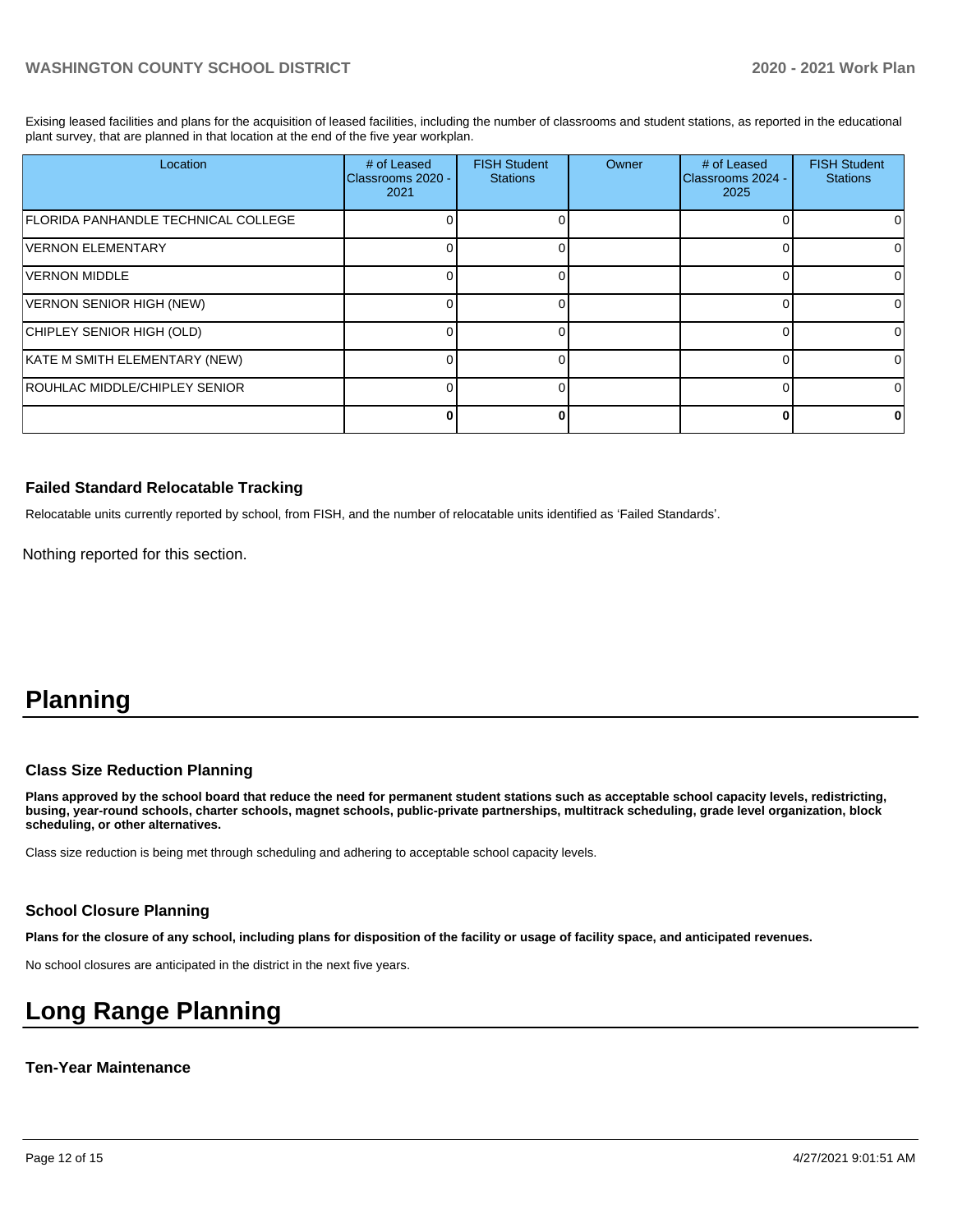District projects and locations regarding the projected need for major renovation, repair, and maintenance projects within the district in years 6-10 beyond the projects plans detailed in the five years covered by the work plan.

Nothing reported for this section.

#### **Ten-Year Capacity**

Schedule of capital outlay projects projected to ensure the availability of satisfactory student stations for the projected student enrollment in K-12 programs for the future 5 years beyond the 5-year district facilities work program.

Nothing reported for this section.

## **Ten-Year Planned Utilization**

Schedule of planned capital outlay projects identifying the standard grade groupings, capacities, and planned utilization rates of future educational facilities of the district for both permanent and relocatable facilities.

| Grade Level Projections         | <b>FISH</b><br><b>Student</b><br><b>Stations</b> | Actual 2019 -<br><b>2020 FISH</b><br>Capacity | Actual<br>$2019 -$<br>2020<br><b>COFTE</b> | Actual 2019 - 2020<br><b>Utilization</b> | Actual 2020 - 2021 / 2029 - 2030 new<br>Student Capacity to be added/removed | Projected 2029<br>2030 COFTE | Projected 2029 -<br>2030 Utilization |
|---------------------------------|--------------------------------------------------|-----------------------------------------------|--------------------------------------------|------------------------------------------|------------------------------------------------------------------------------|------------------------------|--------------------------------------|
| Elementary - District<br>Totals | 1.871                                            | 1,871                                         | ,525.85                                    | 81.56 %                                  |                                                                              |                              | 0.00%                                |
| Middle - District Totals        | 2.060                                            | 1,853                                         | ا333.43.ا                                  | 71.94 %                                  |                                                                              |                              | 0.00%                                |
| High - District Totals          | 564                                              | 423                                           | 349.90                                     | 82.74 %                                  |                                                                              |                              | 0.00%                                |
| Other - ESE, etc                | 750 l                                            | 879                                           | 70.40                                      | 7.96 %                                   |                                                                              |                              | 0.00%                                |
|                                 | 5,245                                            | 5,026                                         | 3,279.58                                   | 65.25 %                                  |                                                                              |                              | 0.00%                                |

**Combination schools are included with the middle schools for student stations, capacity, COFTE and utilization purposes because these facilities all have a 90% utilization factor. Use this space to explain or define the grade groupings for combination schools.** 

No comments to report.

**Ten-Year Infrastructure Planning**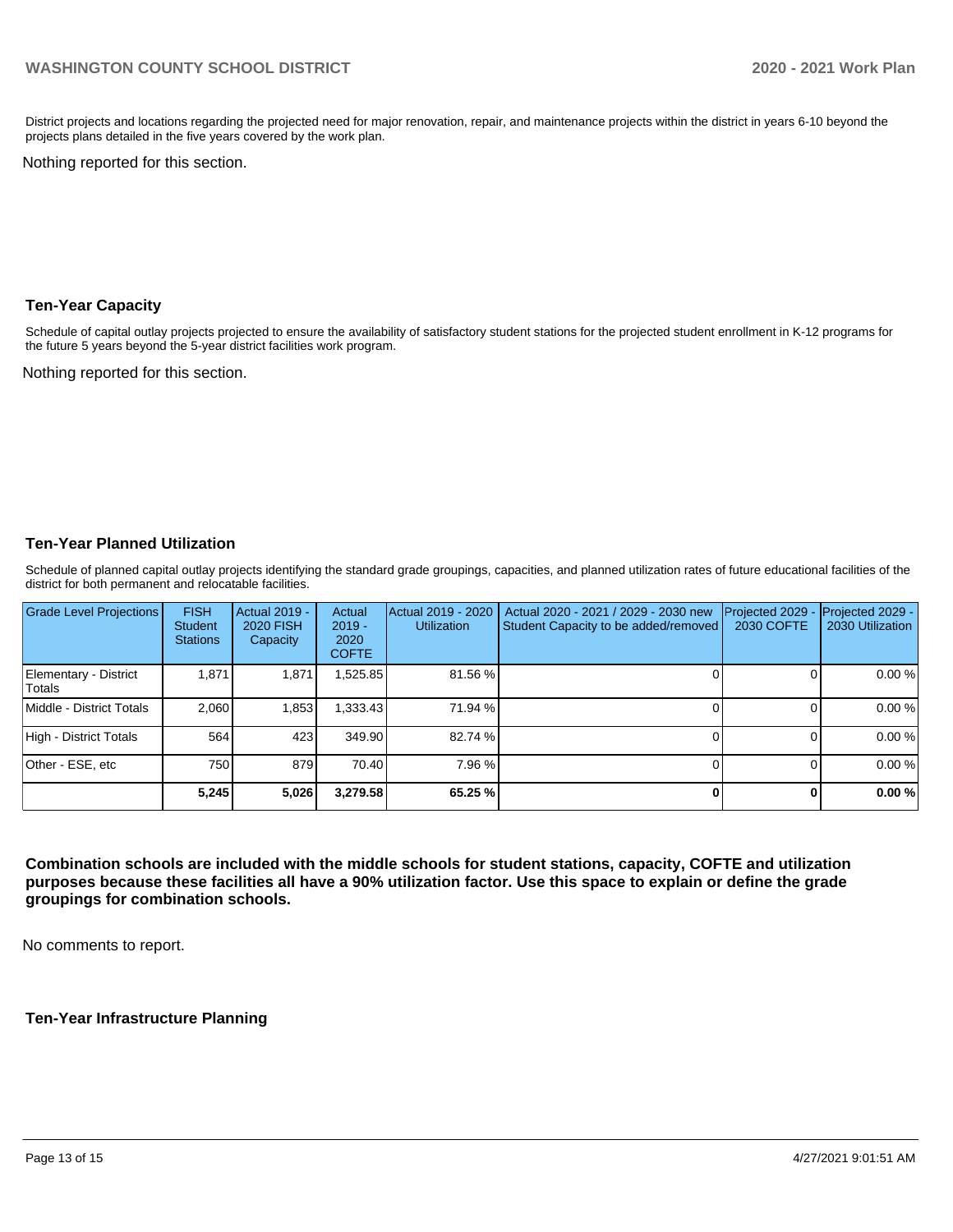#### **Proposed Location of Planned New, Remodeled, or New Additions to Facilities in 06 thru 10 out years (Section 28).**

Nothing reported for this section.

Plans for closure of any school, including plans for disposition of the facility or usage of facility space, and anticipated revenues in the 06 thru 10 out **years (Section 29).**

Nothing reported for this section.

#### **Twenty-Year Maintenance**

District projects and locations regarding the projected need for major renovation, repair, and maintenance projects within the district in years 11-20 beyond the projects plans detailed in the five years covered by the work plan.

Nothing reported for this section.

#### **Twenty-Year Capacity**

Schedule of capital outlay projects projected to ensure the availability of satisfactory student stations for the projected student enrollment in K-12 programs for the future 11-20 years beyond the 5-year district facilities work program.

Nothing reported for this section.

#### **Twenty-Year Planned Utilization**

Schedule of planned capital outlay projects identifying the standard grade groupings, capacities, and planned utilization rates of future educational facilities of the district for both permanent and relocatable facilities.

| <b>Grade Level Projections</b>   | <b>FISH</b><br><b>Student</b><br><b>Stations</b> | <b>Actual 2019 -</b><br><b>2020 FISH</b><br>Capacity | Actual<br>$2019 -$<br>2020<br><b>COFTE</b> | Actual 2019 - 2020<br><b>Utilization</b> | Actual 2020 - 2021 / 2039 - 2040 new<br>Student Capacity to be added/removed | Projected 2039<br>2040 COFTE | Projected 2039 -<br>2040 Utilization |
|----------------------------------|--------------------------------------------------|------------------------------------------------------|--------------------------------------------|------------------------------------------|------------------------------------------------------------------------------|------------------------------|--------------------------------------|
| Elementary - District<br> Totals | 1.871                                            | 1,871                                                | ,525.85                                    | 81.56 %                                  |                                                                              |                              | 0.00%                                |
| Middle - District Totals         | 2.060                                            | 1,853                                                | ,333.43                                    | 71.94 %                                  |                                                                              |                              | 0.00%                                |
| High - District Totals           | 564                                              | 423                                                  | 349.90                                     | 82.74 %                                  |                                                                              |                              | 0.00%                                |
| Other - ESE, etc                 | 750                                              | 879                                                  | 70.40                                      | 7.96 %                                   |                                                                              |                              | 0.00%                                |
|                                  | 5,245                                            | 5,026                                                | 3,279.58                                   | 65.25 %                                  |                                                                              |                              | 0.00%                                |